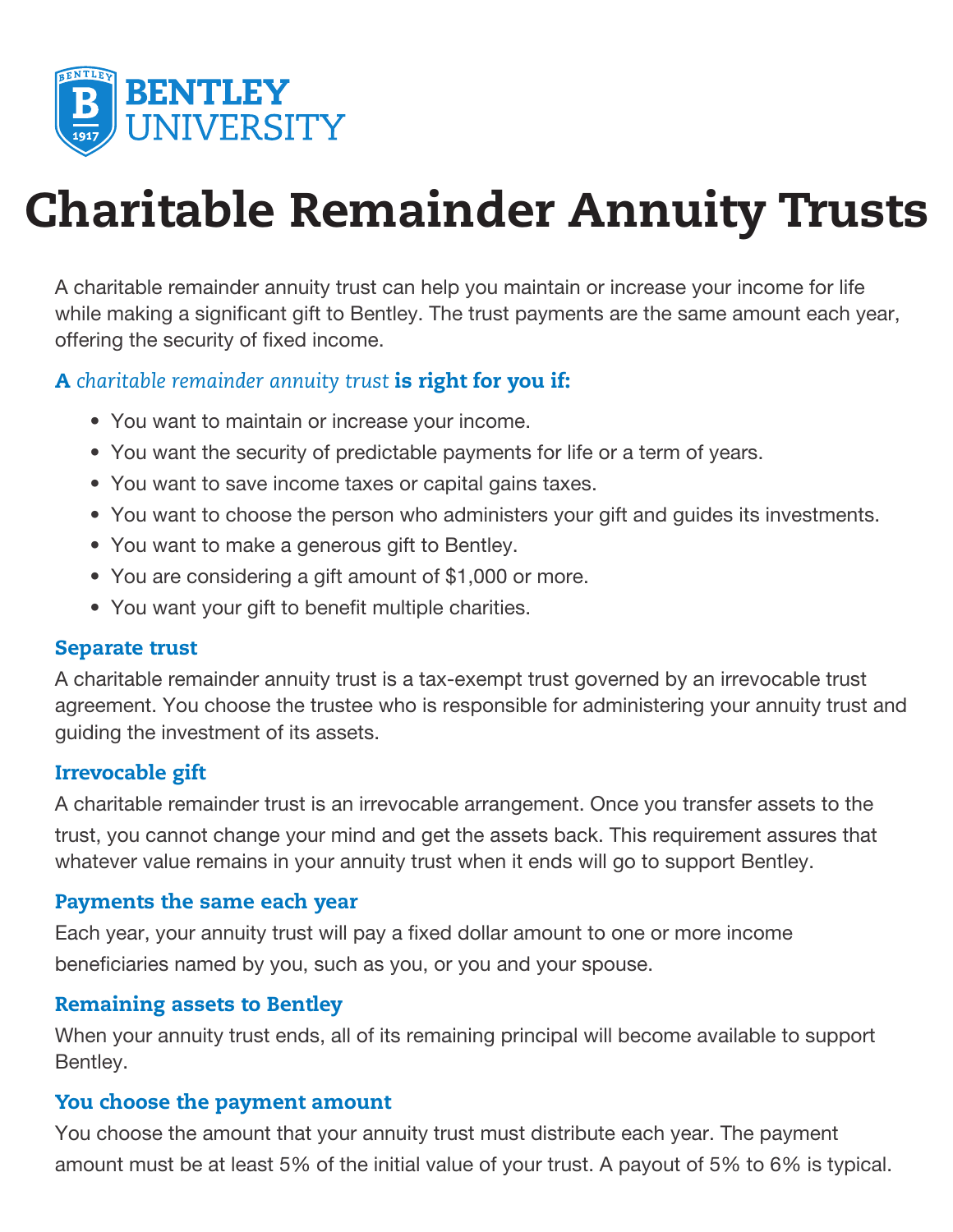Payments are usually made in annual, semiannual, or quarterly installments.

#### Who can receive payments?

You decide who will get the payments from your annuity trust. Usually, this will be you, or you and your spouse. You can, however, select other people to receive the payments. For example, you may wish to provide income for parents, a sibling, or children.

#### How long do payments last?

While most annuity trusts last for one or two lives, other terms are possible. An annuity trust can last for more than two lives, for a specific length of time of up to 20 years, or for a combination of lives and years.

#### Tax benefits

- Earn an immediate income tax charitable deduction.
- Avoid capital gains tax.
- May reduce estate taxes and probate costs.

You will receive an income tax charitable deduction in the year of your gift. If you cannot use the entire deduction that year, you may carry forward your unused deduction for up to five additional years.

If you give appreciated securities to fund your charitable remainder annuity trust, you will not pay any capital gains tax when you make your gift. In addition, because a charitable remainder annuity trust is a tax-exempt trust, it will not pay any capital gains tax if the trustee sells appreciated assets that you have donated. This means that your trustee will be able to reinvest the full value of these assets.

By removing the gift assets from your estate, you may also reduce estate taxes and probate costs when your estate is settled. The amount of these savings will depend on the size of your estate and on estate tax law in force at the time your estate is settled.

#### Taxation of payments

The taxation of annuity trust payments depends on the trust's past distributions and investment performance. Income from an annuity trust is typically taxed as ordinary income. If the trust is funded with appreciated assets, a portion of the payments could be taxed at lower capital gains tax rates in some years. It is even possible for a portion of the payments to be tax-free in years when there is not enough ordinary income and capital gain income to make the payments.

# Assets to consider giving

The following assets make excellent sources for funding your charitable remainder annuity trust:

• Cash that you currently have in a savings account, bank CD, money-market fund, or